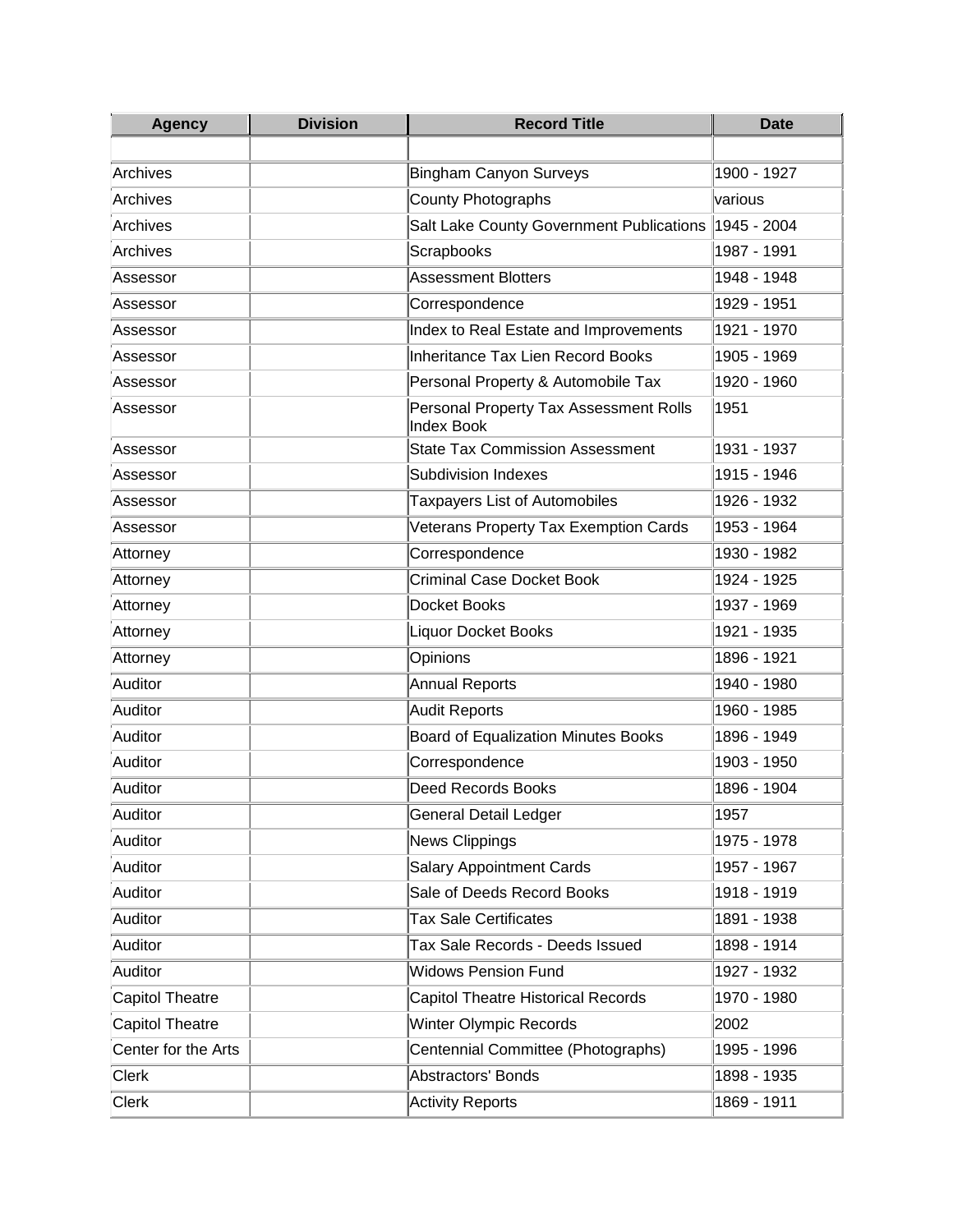| <b>Agency</b> | <b>Division</b> | <b>Record Title</b>                                      | <b>Date</b> |
|---------------|-----------------|----------------------------------------------------------|-------------|
| <b>Clerk</b>  |                 | <b>Administrative Records</b>                            | 1873 - 1953 |
| <b>Clerk</b>  |                 | Agreements                                               | 1891 - 2000 |
| <b>Clerk</b>  |                 | Article of Incorporation                                 | 1869 - 1961 |
| <b>Clerk</b>  |                 | Articles of Incorporation Index                          | 1869 - 1961 |
| <b>Clerk</b>  |                 | Articles of Incorporation Record Books                   | 1870 - 1952 |
| <b>Clerk</b>  |                 | <b>Bills of Sale and Estray Notices</b>                  | 1897 - 1923 |
| <b>Clerk</b>  |                 | <b>Bonds</b>                                             | 1892 - 1917 |
| <b>Clerk</b>  |                 | <b>Bounty Record Book</b>                                | 1912 - 1927 |
| <b>Clerk</b>  |                 | <b>Building Specifications</b>                           | 1909        |
| <b>Clerk</b>  |                 | <b>Burial Records</b>                                    | 1911 - 1928 |
| <b>Clerk</b>  |                 | <b>Business Affidavits</b>                               | 1919 - 1963 |
| <b>Clerk</b>  |                 | Cigarette Sale Bonds                                     | 1925 - 1929 |
| <b>Clerk</b>  |                 | City and Town Incorporation Records                      | 1893 - 1949 |
| <b>Clerk</b>  |                 | Claims (Contracts)                                       | 1891 - 1922 |
| <b>Clerk</b>  |                 | <b>Commission Correspondence</b>                         | 1870 - 2000 |
| <b>Clerk</b>  |                 | Death Register                                           | 1897 - 1905 |
| <b>Clerk</b>  |                 | Death Register Index                                     | 1898 - 1905 |
| <b>Clerk</b>  |                 | <b>Deed Files</b>                                        | 1872 - 1923 |
| <b>Clerk</b>  |                 | Deeds & Easements                                        | 1941 - 1995 |
| <b>Clerk</b>  |                 | Defense Bond Fund                                        | 1942        |
| <b>Clerk</b>  |                 | Dependent Mother Payrolls                                | 1924 - 1926 |
| <b>Clerk</b>  |                 | Dog Tag Record Book                                      | 1940 - 1952 |
| <b>Clerk</b>  |                 | <b>Election Records</b>                                  | 1900 - 1956 |
| <b>Clerk</b>  |                 | <b>Financial Journals</b>                                | 1873 - 1874 |
| <b>Clerk</b>  |                 | Franchise Records #2271                                  | 1890 - 1922 |
| <b>Clerk</b>  |                 | General & Limited Partnerships                           | 1901 - 1977 |
| <b>Clerk</b>  |                 | General Ledgers                                          | 1859 - 1883 |
| <b>Clerk</b>  |                 | <b>General Limited Partnership</b>                       | 1922 - 1981 |
| <b>Clerk</b>  |                 | <b>Incorporation Case Files</b>                          | 1869 - 1896 |
| <b>Clerk</b>  |                 | Incorporation File Index                                 | 1869 - 1961 |
| <b>Clerk</b>  |                 | Incorporations                                           | 1970 - 1978 |
| <b>Clerk</b>  |                 | Indexes                                                  | 1919 - 1968 |
| <b>Clerk</b>  |                 | <b>Individual Tax Sales Indexes</b>                      | 1900 - 1905 |
| <b>Clerk</b>  |                 | Inheritance Tax Liens Register                           | 1924 - 1938 |
| <b>Clerk</b>  |                 | Juvenile Court, Third District Administrative<br>Records | 1933        |
| <b>Clerk</b>  |                 | Letter books                                             | 1872 - 1953 |
| <b>Clerk</b>  |                 | License Book                                             | 1945 - 1952 |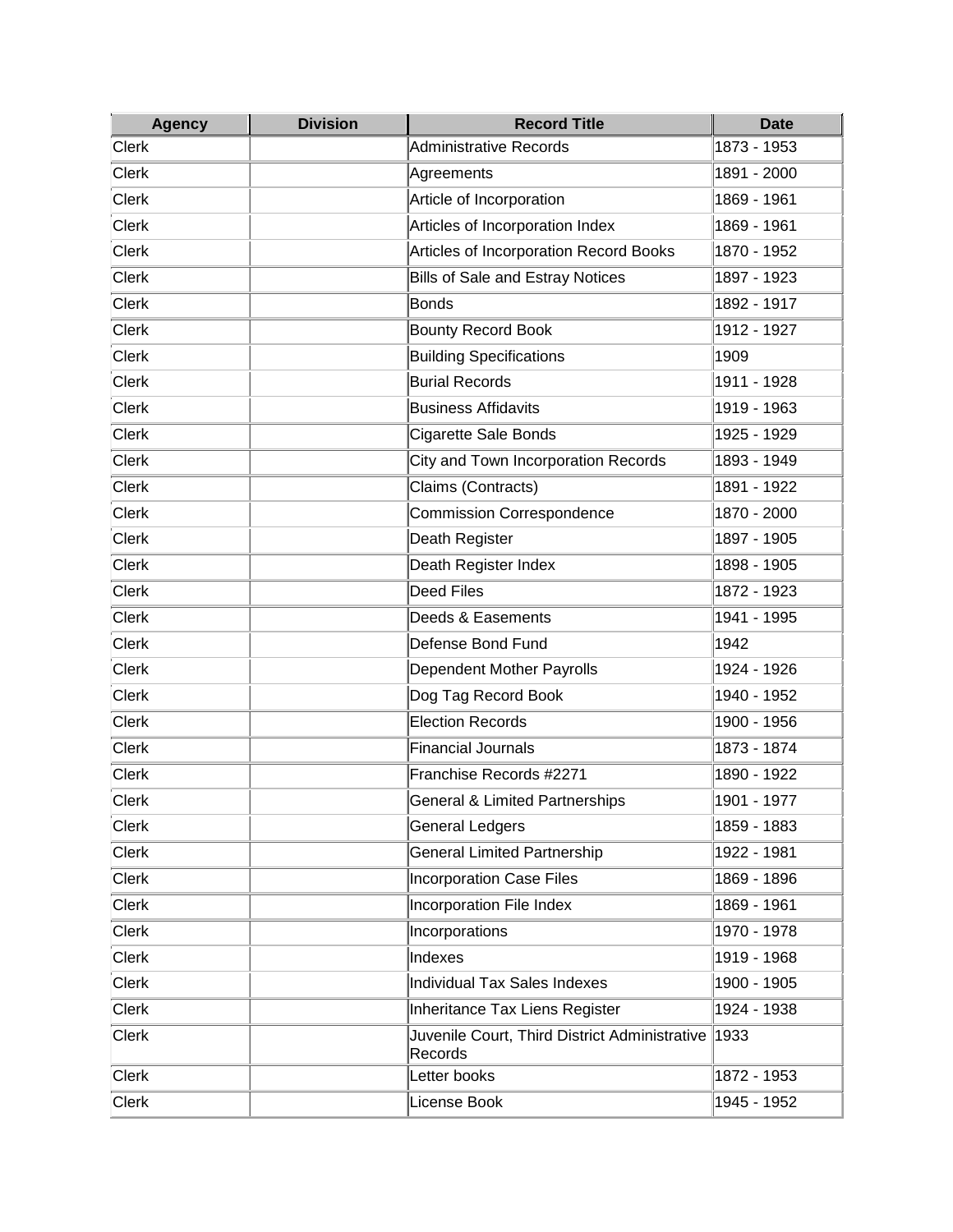| <b>Agency</b> | <b>Division</b>           | <b>Record Title</b>                                     | <b>Date</b> |
|---------------|---------------------------|---------------------------------------------------------|-------------|
| <b>Clerk</b>  |                           | Liens and Leases Records Index Book                     | 1874 - 1897 |
| <b>Clerk</b>  |                           | Liens, Leases, Powers of Attorney Index<br><b>Books</b> | 1888        |
| <b>Clerk</b>  |                           | <b>Merchant Licenses</b>                                | 1882 - 1906 |
| <b>Clerk</b>  |                           | Newspaper Clippings                                     | 1918        |
| <b>Clerk</b>  |                           | <b>Notaries Public Oaths</b>                            | 1904 - 1919 |
| <b>Clerk</b>  |                           | Notaries Public Register                                | 1930 - 1981 |
| <b>Clerk</b>  |                           | Oath of Offices (Oaths against Bigamy &<br>Polygamy)    | 1887 - 1895 |
| <b>Clerk</b>  |                           | Oaths of Office                                         | 1960 - 1982 |
| <b>Clerk</b>  |                           | Oaths of Office Registers                               | 1905 - 1919 |
| <b>Clerk</b>  |                           | <b>Official Bonds</b>                                   | 1992        |
| <b>Clerk</b>  |                           | <b>Optometry Board Certificates</b>                     | 1907 - 1919 |
| <b>Clerk</b>  |                           | Ordinances                                              | 1931 - 1999 |
| Clerk         |                           | <b>Ordinances and Updates</b>                           | 1992 - 2000 |
| <b>Clerk</b>  |                           | Pauper Record Book                                      | 1891 - 1892 |
| <b>Clerk</b>  |                           | Public Records Register Daily Abstract                  | 1935        |
| <b>Clerk</b>  |                           | <b>Record Books Index</b>                               | 1895 - 1939 |
| <b>Clerk</b>  |                           | Resolutions                                             | 1954 - 1998 |
| <b>Clerk</b>  |                           | <b>School Bond Election Issues</b>                      | 1916 - 1921 |
| <b>Clerk</b>  |                           | Scrapbook                                               | 1973        |
| <b>Clerk</b>  |                           | <b>Stock Certificates</b>                               | 1904 - 1920 |
| <b>Clerk</b>  |                           | <b>Tax Sales Indexes</b>                                | 1895 - 1899 |
| <b>Clerk</b>  |                           | <b>Welfare Record Book</b>                              | 1897        |
| Collector     |                           | Certificates of Sale of Real Estate for<br>Taxes        | 1890 - 1894 |
| Collector     |                           | <b>Corrected Assessment Rolls</b>                       | 1859 - 1879 |
| Collector     |                           | <b>Property Tax Collection Register</b>                 | 1875 - 1879 |
| Commission    | Commissioner<br>Shimizu   | <b>Administrative Files</b>                             | 1962 - 1988 |
| Commission    | Commissioner<br>Stewart   | <b>Administrative Files</b>                             | 1980 - 1992 |
| Commission    | Commissioner<br>Watson    | Administrative Files                                    | 1987 - 1988 |
| Commission    |                           | <b>Administrative Records</b>                           | 1939 - 1982 |
| Commission    |                           | Commissioner Barker Administrative Records              | 1981 - 1990 |
| Commission    | Commissioner<br>Bradley   | Administrative Records                                  | 1990        |
| Commission    | <b>Commissioner Creer</b> | Administrative Records                                  | 1965 - 1966 |
| Commission    | <b>Commissioner Dunn</b>  | <b>Administrative Records</b>                           | 1969 - 1981 |
| Commission    | Commissioner              | <b>Administrative Records</b>                           | 1967 - 1969 |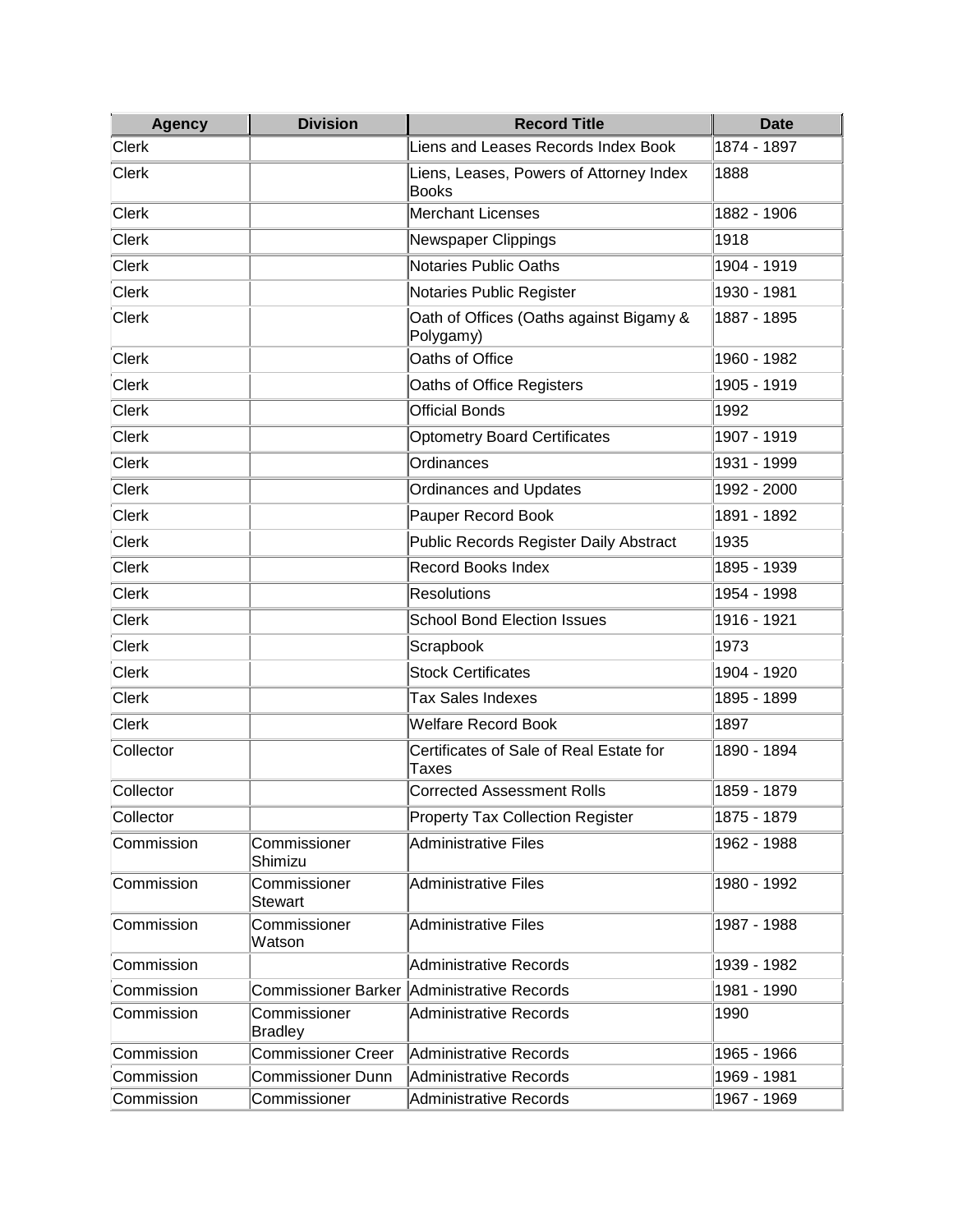| <b>Agency</b> | <b>Division</b>                | <b>Record Title</b>                                | <b>Date</b> |
|---------------|--------------------------------|----------------------------------------------------|-------------|
|               | Hanson                         |                                                    |             |
| Commission    | Commissioner<br>Horiuchi       | <b>Administrative Records</b>                      | 1991 - 1993 |
| Commission    | Commissioner<br>Hutchinson     | Administrative Records                             | 1977 - 1979 |
| Commission    | Commissioner<br>Overson        | Administrative Records                             | 1994 - 2000 |
| Commission    | Commissioner<br>Callaghan      | Alphabetical Dept / Div. Files                     | 1991 - 2000 |
| Commission    |                                | <b>Bid &amp; Proposals</b>                         | 1948 - 1950 |
| Commission    |                                | Board of Canvasser's General Election<br>Registers | 1898 - 1910 |
| Commission    |                                | Board of Equalization Minute Books                 | 1891 - 1901 |
| Commission    |                                | <b>Brighton Drainage District Data</b>             | 1918 - 1932 |
| Commission    |                                | Commission Minutes (Handwritten Notes)             | 1901 - 1911 |
| Commission    | Commissioner<br>Jensen         | <b>Commissioner Correspondence</b>                 | 1966 - 1967 |
| Commission    | Commissioner<br>Shurtleff      | <b>Commissioners Correspondence</b>                | 1999 - 2000 |
| Commission    |                                | Correspondence                                     | 1892 - 1974 |
| Commission    | <b>Commissioner Brady</b>      | Correspondence                                     | 1962        |
| Commission    |                                | Correspondence, misc.                              | 1947 - 1950 |
| Commission    |                                | Departmental Administrative Records                | 1966 - 1977 |
| Commission    |                                | <b>Election Scrapbook</b>                          | 1877 - 1890 |
| Commission    | Commissioner<br><b>Bradley</b> | <b>Executive Correspondence</b>                    | 1991 - 1994 |
| Commission    | Commissioner<br>Overson        | <b>Executive Correspondence</b>                    | 1996 - 2000 |
| Commission    |                                | <b>Franchise Record Book</b>                       | 1887        |
| Commission    |                                | Indigent Case Records Book                         | 1887 - 1901 |
| Commission    |                                | Officials Oaths of Office                          | 1946 - 1955 |
| Commission    |                                | Old Age Pensions                                   | 1929 - 1937 |
| Commission    |                                | Ordinance Book                                     | 1896 - 1934 |
| Commission    |                                | Ordinances                                         | 1986 - 2000 |
| Commission    |                                | Pauper Contingent Funds                            | 1914 - 1920 |
| Commission    |                                | Petitions                                          | 1860 - 1910 |
| Commission    |                                | Proceedings                                        | 1898 - 1918 |
| Commission    |                                | Proclamations                                      | 1989 - 2001 |
| Commission    |                                | <b>Proof of Publication Notices</b>                | 1901 - 1915 |
| Commission    |                                | <b>Property Tax Exemption Applications</b>         | 1947 - 1977 |
| Commission    |                                | Publications                                       | 1952 - 1974 |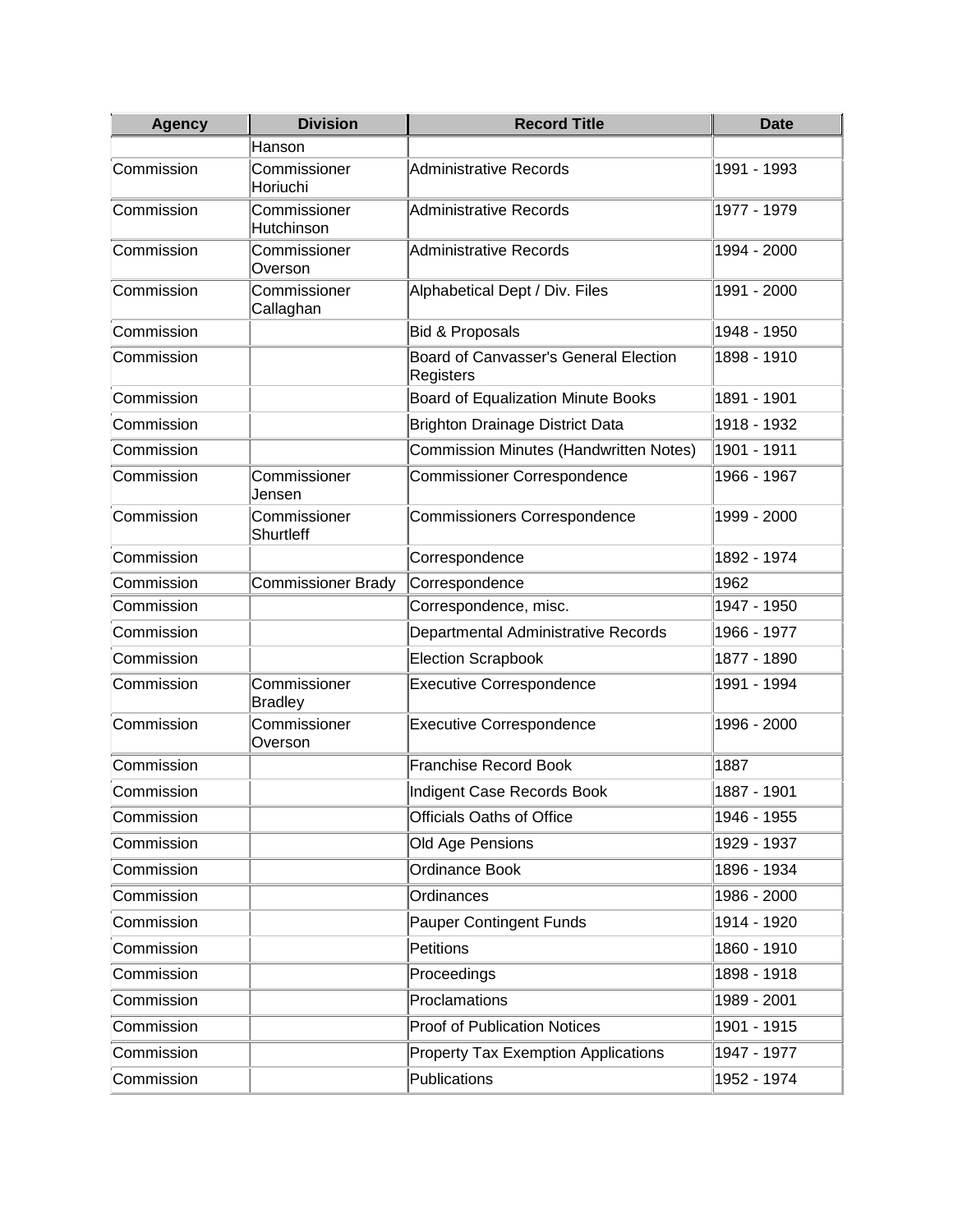| <b>Agency</b>         | <b>Division</b>                     | <b>Record Title</b>                                         | <b>Date</b> |
|-----------------------|-------------------------------------|-------------------------------------------------------------|-------------|
| Commission            |                                     | Quit Claim Deeds                                            | 1906 - 1922 |
| Commission            |                                     | <b>Reports and Appointments</b>                             | 1899 - 1919 |
| Commission            |                                     | <b>Resolutions</b>                                          | 1901 - 1917 |
| Commission            |                                     | Resolutions                                                 | 1949 - 1980 |
| Commission            |                                     | Right of Way and Franchise Register                         | 1896 - 1909 |
| Commission            |                                     | Sales of Real Estate and Redemptions<br><b>Account Book</b> | 1904 - 1905 |
| Commission            |                                     | Commissioner Barker Scrap Books and News Clippings          | 1975 - 1987 |
| Commission            |                                     | Scrapbooks                                                  | 1967 - 1993 |
| Commission            | Commissioner<br>Callaghan           | Signature Files Correspondence                              | 1995 - 2000 |
| Commission            | Commissioner<br>Callaghan           | Various Reports                                             | 1987 - 2000 |
| Commission            |                                     | <b>Weed Eradication Certificates</b>                        | 1930 - 1931 |
| Contracts             |                                     | Contracts                                                   | 1894 - 1897 |
| Coroner               |                                     | <b>Record Book</b>                                          | 1858 - 1880 |
| Council               | Councilman Wilkinson Correspondence |                                                             | 2000 - 2002 |
| County                |                                     | 1st Salt Lake County Ledger                                 | 1852 - 1856 |
| County                |                                     | General Ledger                                              | 1883 - 1889 |
| County                |                                     | Receipts                                                    | 1901 - 1902 |
| County                |                                     | Salt Lake County Ledger                                     | 1894 - 1895 |
| County                |                                     | <b>State Blotter</b>                                        | 1905 - 1910 |
| <b>County Court</b>   |                                     | <b>Before Statehood Land Sales</b>                          | 1894 - 1896 |
| <b>County Court</b>   |                                     | <b>Public Utility Assessment Notifications</b>              | 1893        |
| <b>County Court</b>   |                                     | School Lands Lease Applications                             | 1892 - 1894 |
| County Infirmary      |                                     | <b>Infirmary Files</b>                                      | 1897 - 1919 |
| County Jail           |                                     | <b>Prisoner Account Book</b>                                | 1886 - 1888 |
| District Attorney     |                                     | Docket Books                                                | 1959 - 1961 |
| Hansen<br>Planetarium |                                     | <b>Administrative &amp; Event Records</b>                   | 1990 - 1996 |
| Hansen<br>Planetarium |                                     | Administrative Correspondence / Records                     | 1980        |
| Hansen<br>Planetarium |                                     | Correspondence                                              | 1965 - 1987 |
| Hansen<br>Planetarium |                                     | <b>Public Relations and Development</b>                     | 1972 - 1990 |
| Health                | <b>Vital Statistics</b>             | Contagious Disease Indexes                                  | 1910 - 1934 |
| Health                | <b>Vital Statistics</b>             | Contagious Disease Registers                                | 1900 - 1927 |
| Health                |                                     | Health, Welfare and Charity Department<br>Correspondence    | 1933 - 1951 |
| Health                | <b>Vital Statistics</b>             | Meningitis Record Book                                      | 1929 - 1933 |
| Health                | <b>Vital Statistics</b>             | <b>Minor Contagion Records</b>                              | 1939 - 1949 |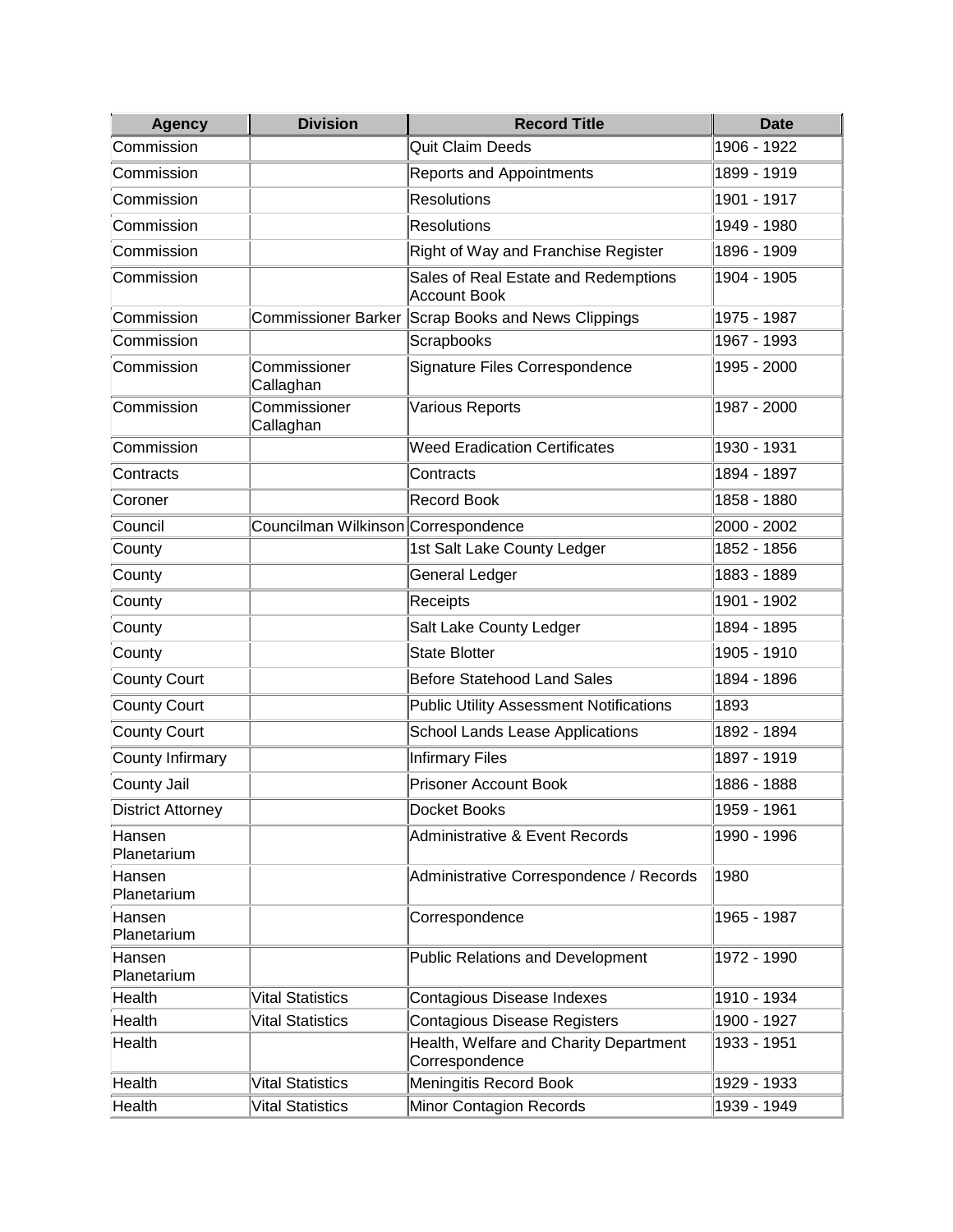| <b>Agency</b>           | <b>Division</b>         | <b>Record Title</b>                             | <b>Date</b> |
|-------------------------|-------------------------|-------------------------------------------------|-------------|
| Health                  | Administration          | <b>Minutes</b>                                  | 1996 - 1999 |
| Health                  | <b>Vital Statistics</b> | Misc. Index                                     | 1919        |
| Health                  |                         | Misc. Publications                              | 1890 - 1973 |
| Health                  | Administration          | Olympic Files                                   | 1998 - 2002 |
| Health                  |                         | <b>Rheumatic Fever</b>                          | 1950 - 1960 |
| Health                  | Board of Health         | <b>Slaughterhouse Permits</b>                   | 1915 - 1916 |
| Health                  | <b>Vital Statistics</b> | <b>Vital Statistics Reports</b>                 | 1893 - 1933 |
| <b>Justice Courts</b>   |                         | <b>Case Files</b>                               | 1884 - 1888 |
| Justice of the<br>Peace | 1st Precinct            | <b>Blotter</b>                                  | 1881        |
| Justice of the<br>Peace | 1st Precinct            | Calendar                                        | 1892        |
| Justice of the<br>Peace | 1st Precinct            | <b>Case Files</b>                               | 1892        |
| Justice of the<br>Peace | 4th Precinct            | <b>Case Files</b>                               | 1871 - 1874 |
| Justice of the<br>Peace | 1st Precinct            | <b>Civil and Criminal Docket</b>                | 1891 - 1900 |
| Justice of the<br>Peace | 10th Precinct           | Civil and Criminal Docket Book                  | Ind         |
| Justice of the<br>Peace | 1st Precinct            | <b>Civil Case Docket Book</b>                   | 1892 - 1904 |
| Justice of the<br>Peace | 2nd Precinct            | Civil Case Docket Book                          | 1874 - 1910 |
| Justice of the<br>Peace | 4th Precinct            | Civil Case Docket Book                          | 1891 - 1903 |
| Justice of the<br>Peace | 5th Precinct            | Civil Case Docket Book                          | 1879 - 1902 |
| Justice of the<br>Peace | <b>City Precinct</b>    | Civil Case Docket Book                          | 1888 - 1903 |
| Justice of the<br>Peace | 1st Precinct            | Civil Case Docket Book Index                    | 1882 - 1891 |
| Justice of the<br>Peace | 4th Precinct            | Court Cases                                     | 1874 - 1874 |
| Justice of the<br>Peace | 4th Precinct            | <b>Criminal &amp; Civil Case Docket Book</b>    | 1896 - 1901 |
| Justice of the<br>Peace | 3rd Precinct            | <b>Criminal Case Docket Book</b>                | 1911 - 1930 |
| Justice of the<br>Peace | 5th Precinct            | <b>Criminal Case Docket Book</b>                | 1886 - 1890 |
| Justice of the<br>Peace | <b>City Precinct</b>    | <b>Criminal Case Docket Book</b>                | 1874 - 1877 |
| Justice of the<br>Peace |                         | North Jordan Precinct Criminal Case Minute Book | 1895        |
| Justice of the<br>Peace | 1st Precinct            | <b>Criminal Docket</b>                          | 1885 - 1887 |
| Justice of the          | <b>City Precinct</b>    | <b>Criminal Docket</b>                          | 1883 - 1888 |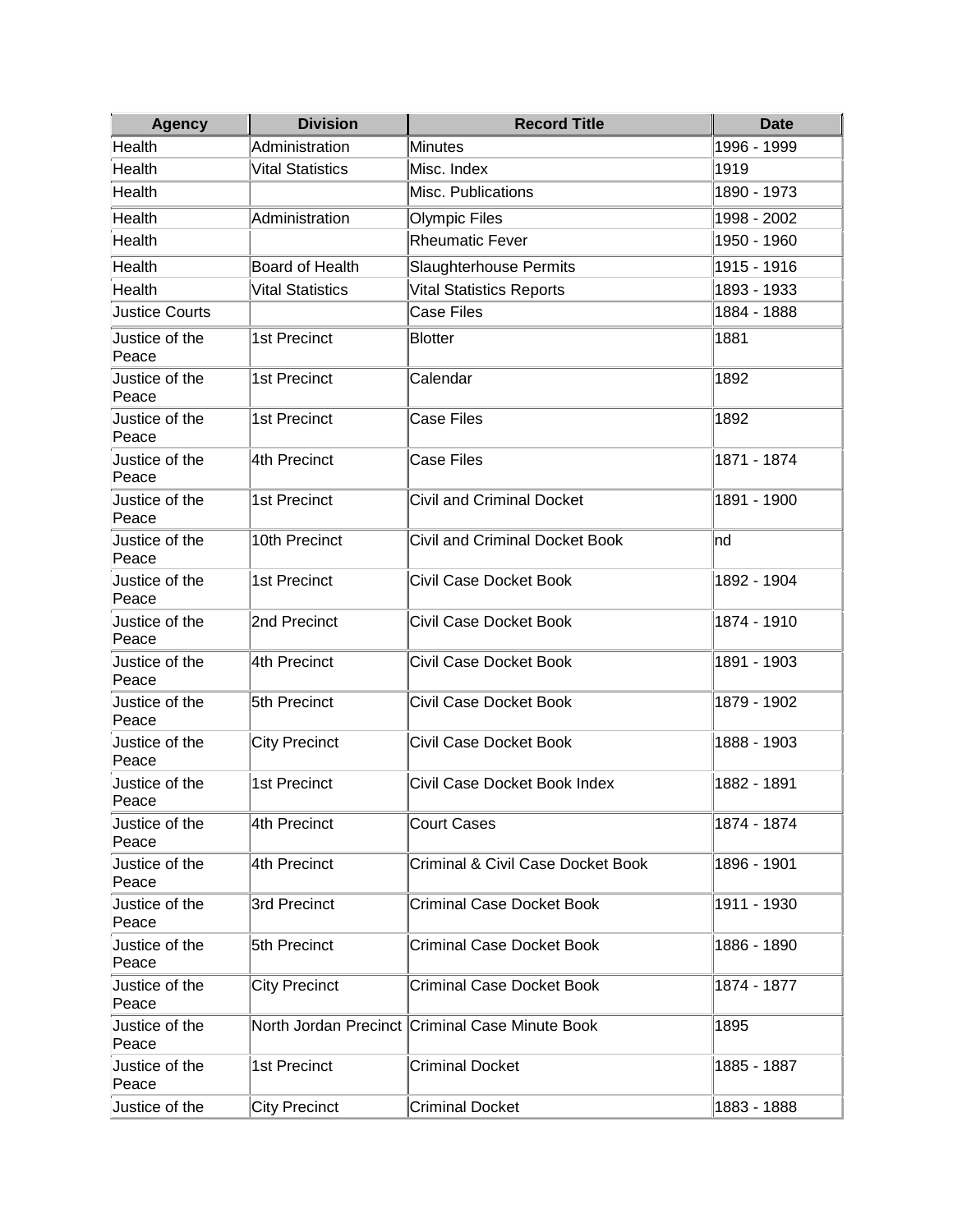| <b>Agency</b>             | <b>Division</b>           | <b>Record Title</b>                                           | <b>Date</b>                |
|---------------------------|---------------------------|---------------------------------------------------------------|----------------------------|
| Peace                     |                           |                                                               |                            |
| Justice of the<br>Peace   | 5th Precinct              | <b>Criminal Docket Books</b>                                  | 1875 - 1902                |
| Justice of the<br>Peace   | 1st Precinct              | Docket Book Index                                             | nd                         |
| Justice of the<br>Peace   |                           | Docket Books                                                  | 1921 - 1956                |
| Justice of the<br>Peace   | 7th Precinct              | Docket Books                                                  | 1939 - 1946                |
| Justice of the<br>Peace   | <b>City Precinct</b>      | Docket Books                                                  | 1888 - 1915                |
| Justice of the<br>Peace   | <b>Millcreek Precinct</b> | Docket Books                                                  | Ind                        |
| Justice of the<br>Peace   |                           | Inquest Register                                              | 1898 - 1902                |
| Justice of the<br>Peace   | 6th Precinct              | Judge Williams' Case Files                                    | Ind                        |
| Justice of the<br>Peace   | 10th Precinct             | Register of Actions                                           | 1911                       |
| Justice of the<br>Peace   | 1st Precinct              | W. W. Gee, Justice of the Peace, Case<br>Index                | 1897                       |
| Library                   |                           | Library Administrative Records                                | 1939                       |
| Library                   |                           | <b>Library Board Minutes</b>                                  | 1947 - 1951;1982<br>- 1990 |
| Parks & Recreation        |                           | Scrapbooks                                                    | 1955 - 1982                |
| Parks and<br>Recreation   |                           | Miscellaneous Photographs                                     | 1959 - 1960                |
| Planning &<br>Development |                           | Ordinances                                                    | 1952 - 1985                |
| Probate Court             |                           | Calendar                                                      | 1894                       |
| <b>Probate Court</b>      |                           | <b>Civil &amp; Criminal Case Files</b>                        | 1852 - 1887                |
| <b>Probate Court</b>      |                           | Civil & Criminal Case Files (Territorial)                     | 1852 - 1887                |
| <b>Probate Court</b>      |                           | Civil & Criminal Case Minute Books                            | nd                         |
| <b>Probate Court</b>      |                           | <b>Civil and Criminal Docket Books</b>                        | 1852 - 1887                |
| Probate Court             |                           | Civil Criminal Case Min. Books                                | 1852 - 1887                |
| <b>Probate Court</b>      |                           | <b>Civil Criminal Docket Books</b>                            | 1852 - 1887                |
| <b>Probate Court</b>      |                           | Debtor/Creditor Judgment Book                                 | 1872 - 1874                |
| <b>Probate Court</b>      |                           | Declaration of Intent of Certificate                          | 1858 - 1872                |
| <b>Probate Court</b>      |                           | Declarations of Intention & Citizenship<br><b>Record Book</b> | 1858 - 1869                |
| <b>Probate Court</b>      |                           | Fee Ledger                                                    | 1895 - 1896                |
| <b>Probate Court</b>      |                           | <b>Inheritance Tax &amp; Lien Records</b>                     | 1905 - 1948                |
| Probate Court             |                           | Loyalty Oaths                                                 | 1887 - 1888                |
| Probate Court             |                           | Marriage Certificate Record Book                              | 1887 - 1889                |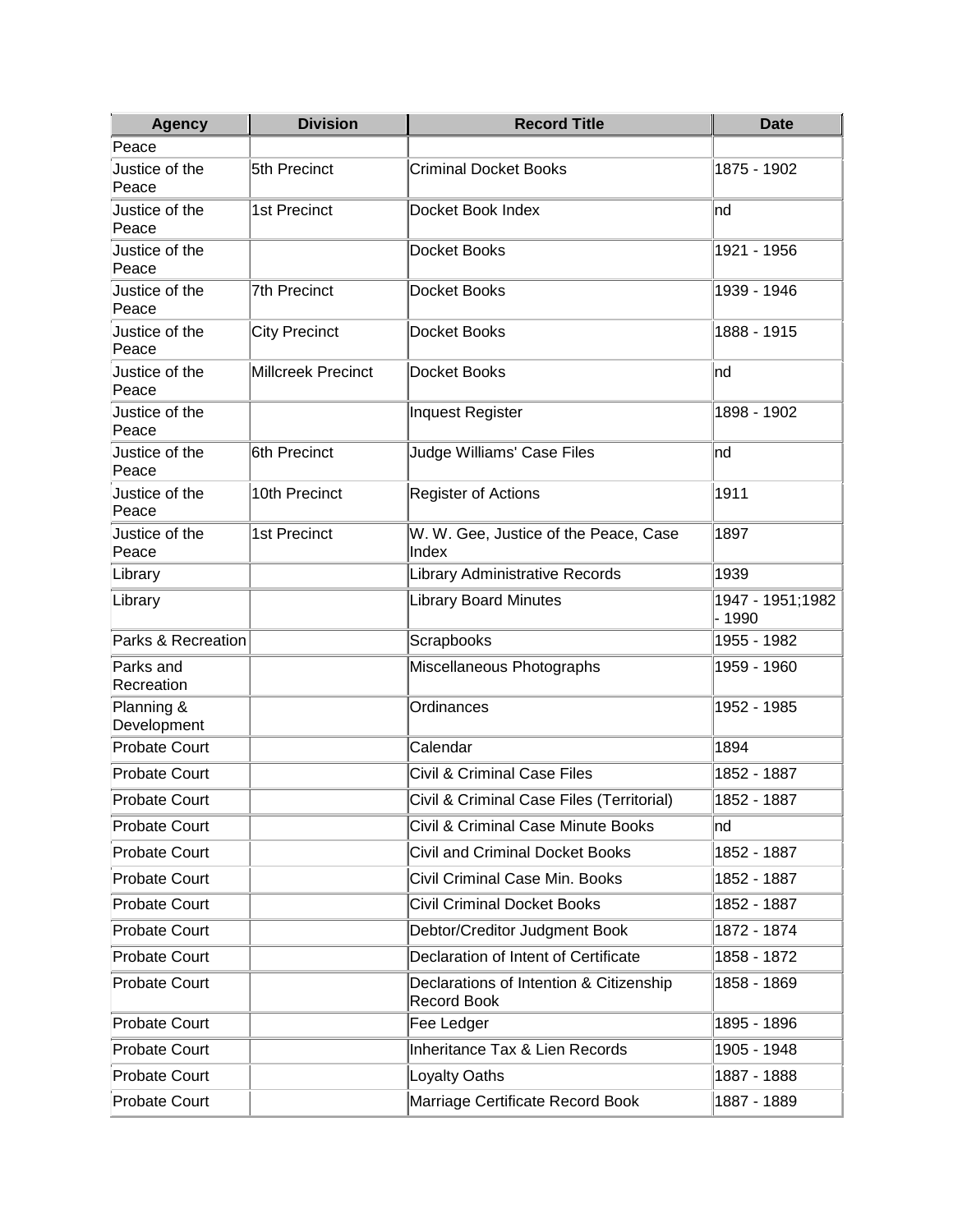| <b>Agency</b>          | <b>Division</b>                        | <b>Record Title</b>                                   | <b>Date</b> |
|------------------------|----------------------------------------|-------------------------------------------------------|-------------|
| <b>Probate Court</b>   |                                        | <b>Probate Court</b>                                  | 1871 - 1894 |
| <b>Probate Court</b>   |                                        | <b>Record Books</b>                                   | 1874 - 1894 |
| Recorder               |                                        | Certificate of Tax Sale                               | 1876 - 1949 |
| Recorder               |                                        | Chattel Mortgage                                      | 1905 - 1944 |
| Recorder               |                                        | City Surveys, Transfers, and Mortgages                | 1860 - 1867 |
| Recorder               |                                        | Correspondence                                        | 1896 - 1950 |
| Recorder               |                                        | <b>Homestead Certificate</b>                          | 1882        |
| Recorder               |                                        | Index to Chattel Mortgage Books                       | 1902 - 1941 |
| Recorder               |                                        | Water Claims Index; 2 Volumes                         | 1880 - 1895 |
| Salt Lake County       |                                        | Salt Lake County Bonds                                | 1891 - 1896 |
| <b>Salt Palace</b>     |                                        | <b>Events Files</b>                                   | 1969 - 1984 |
| <b>School District</b> | Superintendent                         | <b>Account Book</b>                                   | 1891 - 1896 |
| <b>School District</b> | District 12                            | <b>Board of Trustees Minute Book</b>                  | 1880 - 1890 |
| <b>School District</b> | District 14                            | <b>Board of Trustees Minute Book</b>                  | 1875 - 1889 |
| <b>School District</b> | District 51 (Bishop<br><b>Ward 21)</b> | <b>Board of Trustees Minute Book</b>                  | 1877 - 1889 |
| <b>School District</b> | 66th District                          | Minute Record Book                                    | 1892        |
| <b>Sheriff</b>         |                                        | Automobile Accident Report Book                       | 1926        |
| <b>Sheriff</b>         |                                        | Certificates of Sale & Sheriff's Deeds<br>Register    | 1909        |
| <b>Sheriff</b>         |                                        | County Jail Prisoners Register                        | 1907 - 1914 |
| <b>Sheriff</b>         |                                        | Crime Reports Book                                    | 1898 - 1899 |
| <b>Sheriff</b>         |                                        | <b>Criminal Docket Indexes</b>                        | 1895 - 1942 |
| <b>Sheriff</b>         |                                        | List of Licenses Collected by Sheriff                 | 1916 - 1918 |
| <b>Sheriff</b>         |                                        | Marshal's Receipt Book                                | 1892 - 1893 |
| <b>Sheriff</b>         |                                        | <b>Processes Served Registers</b>                     | 1926 - 1965 |
| <b>Sheriff</b>         |                                        | Purchase & Check Register Book                        | 1912        |
| <b>Sheriff</b>         |                                        | Receipts Reports Sheriff Contingency Fund 1900 - 1922 |             |
| <b>Sheriff</b>         |                                        | Reports                                               | 1899 - 1900 |
| <b>Sheriff</b>         |                                        | <b>Sheriff's Criminal Activity Records</b>            | 1904 - 1935 |
| <b>Sheriff</b>         |                                        | Subpoena Registers                                    | 1926 - 1955 |
| <b>Sheriff</b>         |                                        | Summons & Subpoena Registers                          | 1895        |
| <b>Sheriff</b>         |                                        | <b>Witness and Jury Records</b>                       | 1896 - 1904 |
| Surveyor               |                                        | <b>Additions and Subdivisions</b>                     | 1904        |
| Surveyor               |                                        | Road Project Minute Book & Index to<br>Minute Book    | 1852 - 1916 |
| Treasurer              |                                        | <b>Accounts Receivable</b>                            | 1914        |
| Treasurer              |                                        | <b>Apportionment Account Book</b>                     | 1923 - 1952 |
| Treasurer              |                                        | Correspondence                                        | 1913 - 1968 |